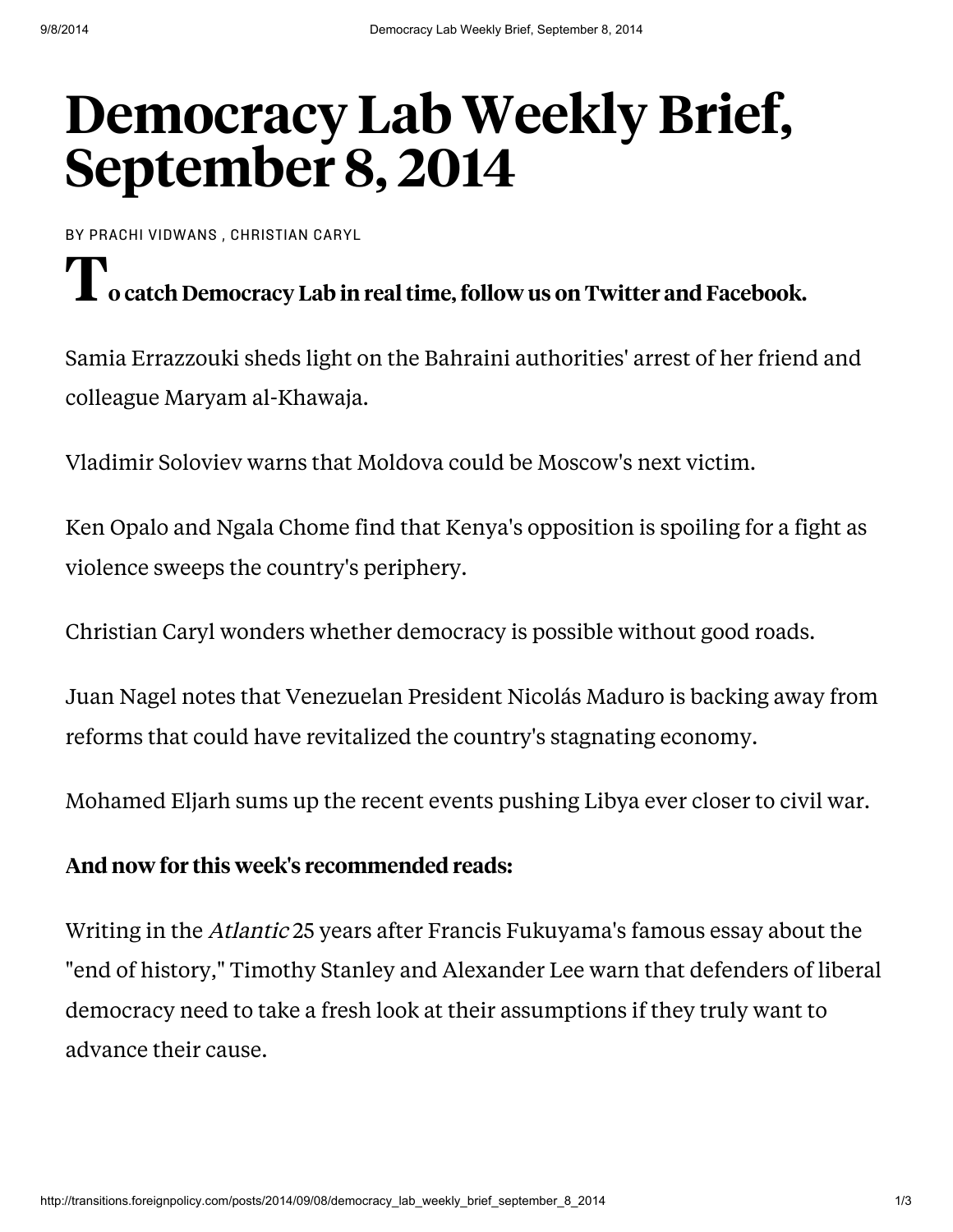Writing for Monkey Cage, Marc Lynch [asks](http://www.washingtonpost.com/blogs/monkey-cage/wp/2014/08/19/explaining-the-arab-uprisings/) why political scientists were taken aback by the Arab Spring -- and what that surprise means for the field.

Keith Gessen offers a richly reported [account](http://www.lrb.co.uk/v36/n17/keith-gessen/why-not-kill-them-all) of a trip to Donetsk in the latest edition of the London Review of Books.

In Mizzima, Aye Myint San [reports](http://www.mizzima.com/mizzima-news/politics/item/12275-nld-leader-urges-moral-revolution-to-establish-real-democracy) on Aung San Suu Kyi's call for a "moral revolution" in Burma.

The Syria Accountability and Justice Center [draws](http://syriaaccountability.org/updates/2014/08/22/lessons-from-cambodia/) lessons from Cambodia after a U.N. tribunal convicts two Khmer Rouge leaders of crimes against humanity.

In the National Interest, Dennis Blair, Ronald Neumann, and Eric Olson [argue](http://nationalinterest.org/feature/fixing-fragile-states-11125) that the United States needs to use a heavier hand to address threats from fragile states.

The *Wall Street Journal's* John Lyons [profiles](http://online.wsj.com/articles/marina-silva-creates-competition-for-dilma-rousseff-in-brazils-presidential-election-1409884205) former Senator Marina Silva, the new Brazilian presidential candidate who is making waves with her promises of economic reform. (The photo above shows Silva greeting supporters at a campaign rally in Guarulhos.) Writing for the same paper, Shibani Mahtani [reports](http://online.wsj.com/articles/meet-the-new-richin-myanmar-1409756369) on the moneyed elite that is benefiting from the cautious opening of Burma's economy.

On Women Under Seige, Lauren Wolfe [urges](http://www.womenundersiegeproject.org/blog/entry/re-conceiving-war-stopping-a-cycle-of-violence-depends-on-how-we-prioritize) world conflict watchers to pay attention to the "softer" aspects of warfare and conflict, including trauma, rape, and its impact on civilians.

In Foreign Affairs, C. Christine Fair [suggests](http://www.foreignaffairs.com/articles/141954/c-christine-fair/still-standing-in-pakistan) that Pakistan's democratic collapse was caused in part by the military's desperate attempts to cling to power.